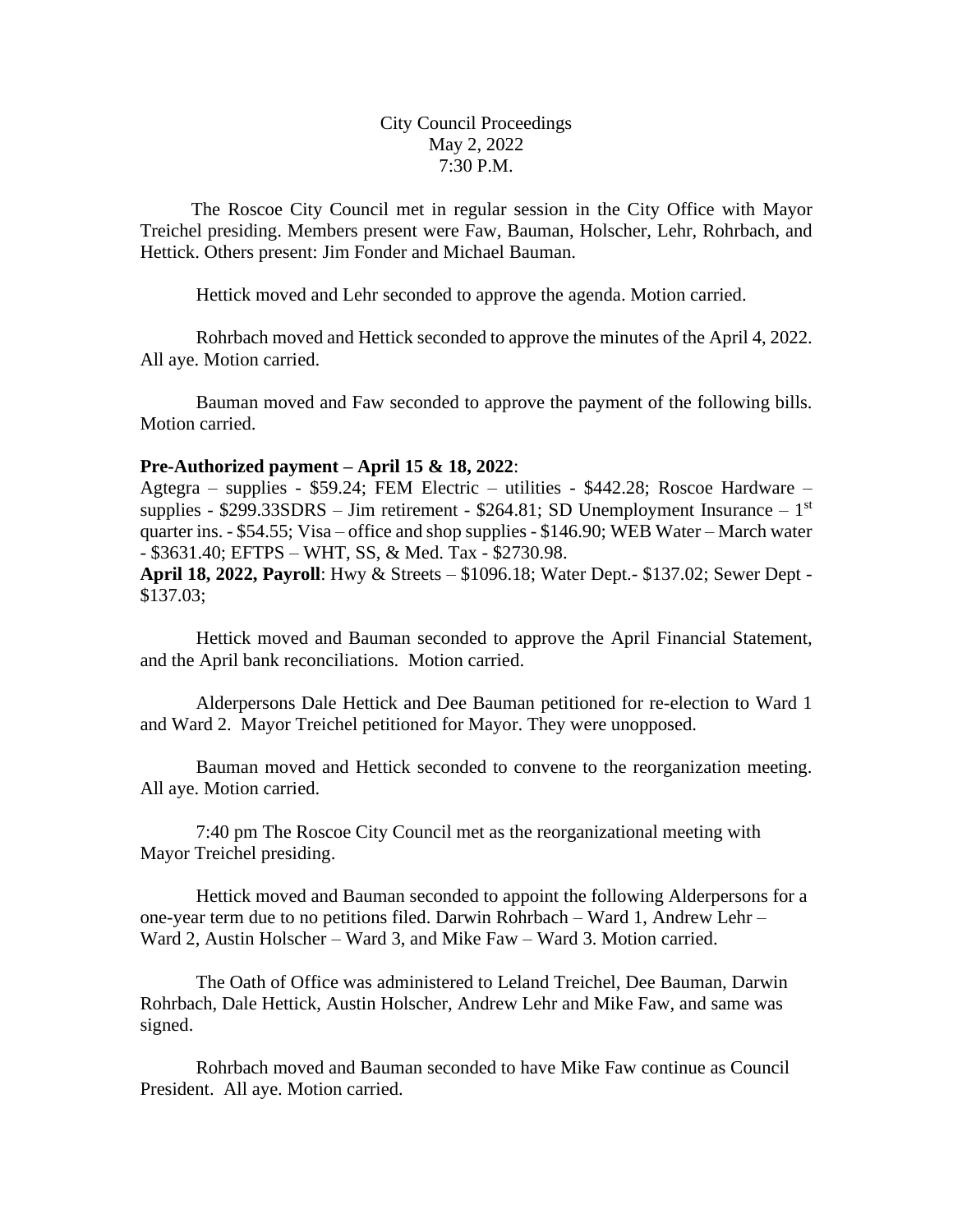Bauman moved and Rohrbach seconded to appoint Austin Holscher as Council Vice-President. All aye. Motion carried.

Faw moved and Bauman seconded to approve the following appointments: Finance Officer – Nicole Bauman; and Maintenance Man – James Fonder. All aye. Motion carried.

Rohrbach moved and Lehr seconded to approve the appointments to the various departments. All aye. Motion carried. Water & Sewer Commissioners & Sanitation Supervisors – Dee Bauman & Andrew Lehr; Street Commissioners – Dale Hettick and Darwin Rohrbach; Public Safety and Park Supervisor – Mike Faw; City Property Supervisor – Dale Hettick; Building Official– Austin Holscher; Sending Water Samples – James Fonder.

Discussion was held on the rate sheet. Some rates were increased, those being equipment rates with operator; Hettick moved and Rohrbach seconded to approve rates, a copy of which is on file in the Finance Officer's Office. All aye. Motion carried.

Holscher moved and Lehr seconded to designate the First State Bank of Roscoe and SD Public Funds Investment Trust as the Official Depositories. All aye. Motion carried.

Rohrbach moved and Faw seconded to designate the Roscoe/Hosmer Independent as the official newspaper. All aye. Motion carried.

Bauman moved and Holscher seconded to approve the payment of the following bills. Motion carried.

**May 2, 2022 payroll**: Mayor & Council –\$756.15; FO – \$1440.76; Hwy & Streets – \$1812.19; Water Dept.- \$122.68; Sewer Dept - \$122.68; Restricted use site - \$58.78; utilities - \$47.38.

## **May 2, 2022 Bills:**

Bantz, Gosh, & Cremer – legal services – \$253.00; C&B Operations – 2021 JD Mower w/trade - \$9000.00; City of Roscoe – utilities - \$448.50; Dahme Construction – supplies  $\&$ labor - \$110,395.57; Department of Health – water testing - \$15.00; Fischer Repair – supplies - \$13.99; Gibson Publishing – April minutes, notice - \$84.49; Health Pool of SD – health ins - \$748.13; Helms and Associates – Construction Contracting - \$19,737.15; McLeod's Printing & Office Supply – election supplies - \$119.36; Montana Dakota Utilities – utilities - \$1511.65; SD One Call – Jan to March locates - \$23.10; SD State Treasurer – sales tax on rubble - \$.90; SD Retirement System – remaining April retirement - \$564.70; Venture Communications – phone service & internet - \$256.18;

There were no public comments.

Jim Fonder met with the Council on various issues: